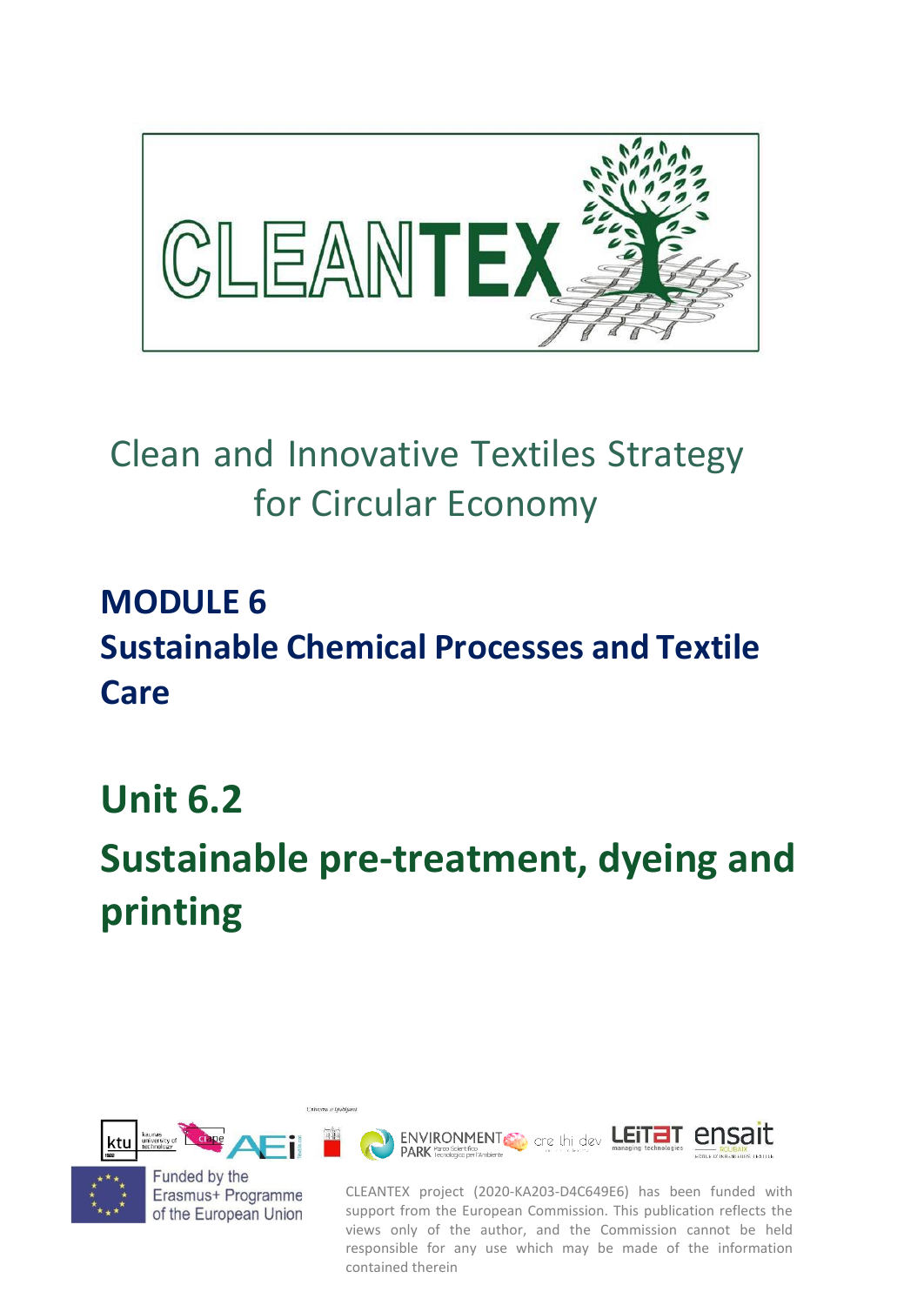#### **6.2.1 Waterless pre-treatments**

Textiles need to be properly prepared to absorb dyes or finishing agents. The conventional wet pretreatments involve excessive use of water and toxic and harmful chemicals. The purpose of waterless pre-treatments is preparation of textiles before dyeing, printing and/or finishing while eliminating the use of water and chemicals.

This can be performed by using:

- ► Plasma pre-treatment,
- ► UV radiation,
- ► Gamma radiation,
- ► laser.

**Plasma** is a fourth state of matter or a partially ionised gas produced by an electrical discharge at atmospheric or low pressure.

The particles of the ionised gas collide with the textile surface and different effects can be obtained depending on the process gas and treatment time:

- ► Activation or functionalisation of the textile: use of non-polymerising gas for producing plasma (oxygen, air, nitrogen or ammonia) and short treatment times.
- ► Surface etching: use of non-polymerising gas and longer treatment times which leads to micro to nano rough surface.
- ► Activation and surface etching: use of non-polymerising gas and shorter plasma treatment time.
- ► Polymerisation: use of polymerising gas or monomers in vapour phase, which leads to formation of thin and uniform film on the surface of textile.

The effectiveness of plasma pre-treatments:

- ► Increased hydrophilicity to natural and man-made textiles,
- ► Increased dyeability of textiles,
- ► Increased functionality of textiles due to higher adsorption and adhesion of dyes, nanoparticles and coatings.

**Ultraviolet (UV) radiation** is electromagnetic radiation with a wavelength from 400 to 100 nm. The textile surface must be able to absorb UV radiation directly (through the presence of UV absorbing species or through a previously applied photoinitiator) to generate a large number of highly reactive free radicals in order for the UV radiation to have some effect on the textile material. The photoinitiator must be odourless, nontoxic, inexpensive, and easily removed by washing with water. Surface modification with UV radiation is known as photosensitized oxidation process. One limitation to the use of UV radiation is the treatment of textiles that are highly susceptible to UV degradation. The effectiveness of UV radiation:

- ► Increased dyeability,
- ► Increased bonding in fiber-reinforced composites.

**Gamma radiation** is an electromagnetic, penetrating ionizing radiation produced by the radioactive decay of the atomic nucleus. The limitations of using this technology are primarily the safety of the method and the high cost of the technology. Gamma radiation can be very harmful to humans if not properly controlled.

The treatment of textiles leads to the breaking of bonds. The effects are the formation of excited states, short-lived radicals and the formation of new bonds.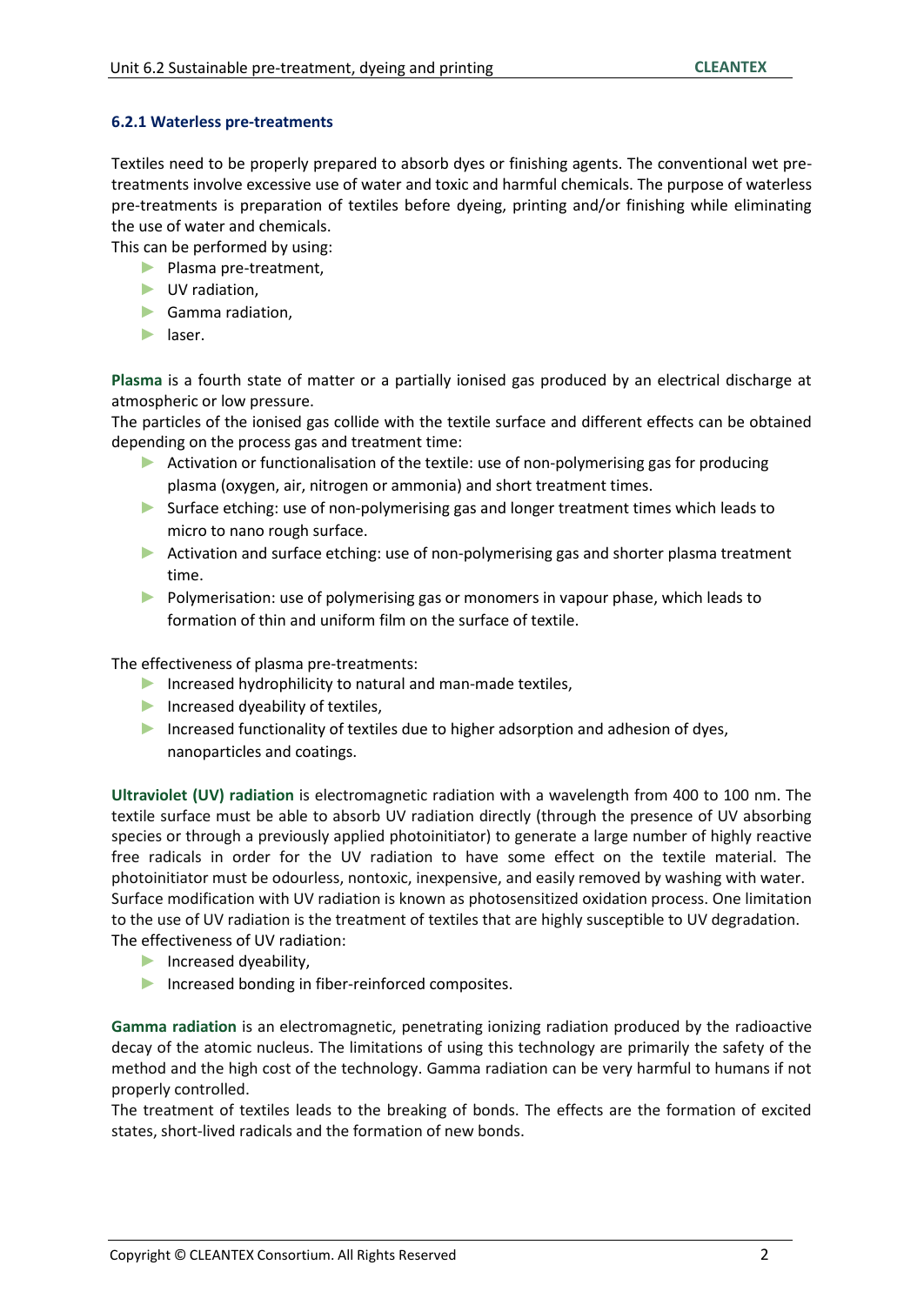The effectiveness of Gamma radiation:

- ► Increased dyeability,
- ► Enhanced linkage between textile and different coatings.

**LASER** (Light Amplification by Stimulated Emission of Radiation) can be used as a pre-treatment to change the chemical properties of textiles or in post-treatment for cutting, engraving and applying fading effects.

Lasers are optical devices designed to produce very strong, coherent, and single-colour light. Carbon dioxide (CO<sub>2</sub>) lasers with wavelengths of 10.6  $\mu$ m are commonly used to modify textiles.

The effectiveness of Laser pre-treatment:

- ► Increased dyeability,
- ► Changes of surface morphology,
- ► Changes of wettability of textile (hydrophilic/hydrophobic).

#### **6.2.2 Sustainable pre-treatments**

The purpose of sustainable wet pre-treatments is to prepare textiles for dyeing, printing and finishing using non-toxic and ecologically friendly chemicals, such as:

- ► Enzymes,
- ► Chitosan,
- ► Cationic agents,
- ► Bio-mordants.

**Enzymes** are biocatalysts, chemically complex 3D proteins with high molecular weight that can accelerate chemical processes. Enzymes are relatively sensitive substances that can be degraded by high temperatures, ionising radiation, light, acids, alkalis, and biological factors. They are also biodegradable and environmentally friendly and are derived from animal tissues, plants and microbes. Enzymes are classified and named according to the chemical reaction they catalyse. Two models of enzyme action mechanism:

- ► Lock and key: early theory; Enzyme and substrate have a specific shape to fit exactly into another.
- ► Induced fit: modern theory; Enzymes are regarded as flexible structures; the active site can change the shape to fit with substrate.

Application of enzymes:

- ► Desizing (amylase, lipase)
- ► Scouring (pectinase, cellulase, cutinase)
- ► Bleaching (oxidoreductase, xylanase)
- ► Shrinkproofing of wool (proteinase, lipase)

**Chitosan** is a natural polysaccharide source derived primarily from the waste products of the crab and shrimp industry, but can also be produced from mushrooms. The unique natural properties of chitosan include its cationic, biocompatible, biodegradable, non-toxic, non-immunogenic and antimicrobial properties.

The application of chitosan as a pre-treatment is usually done to achieve higher adsorption of dyes on textiles. The cationic nature of chitosan forms positive sites on the textiles and consequently the anionic dyes bind more easily to the textile. The colour yield is greatly increased on pre-treated textiles. Chitosan can be used to increase the dyeability of natural and synthetic textiles.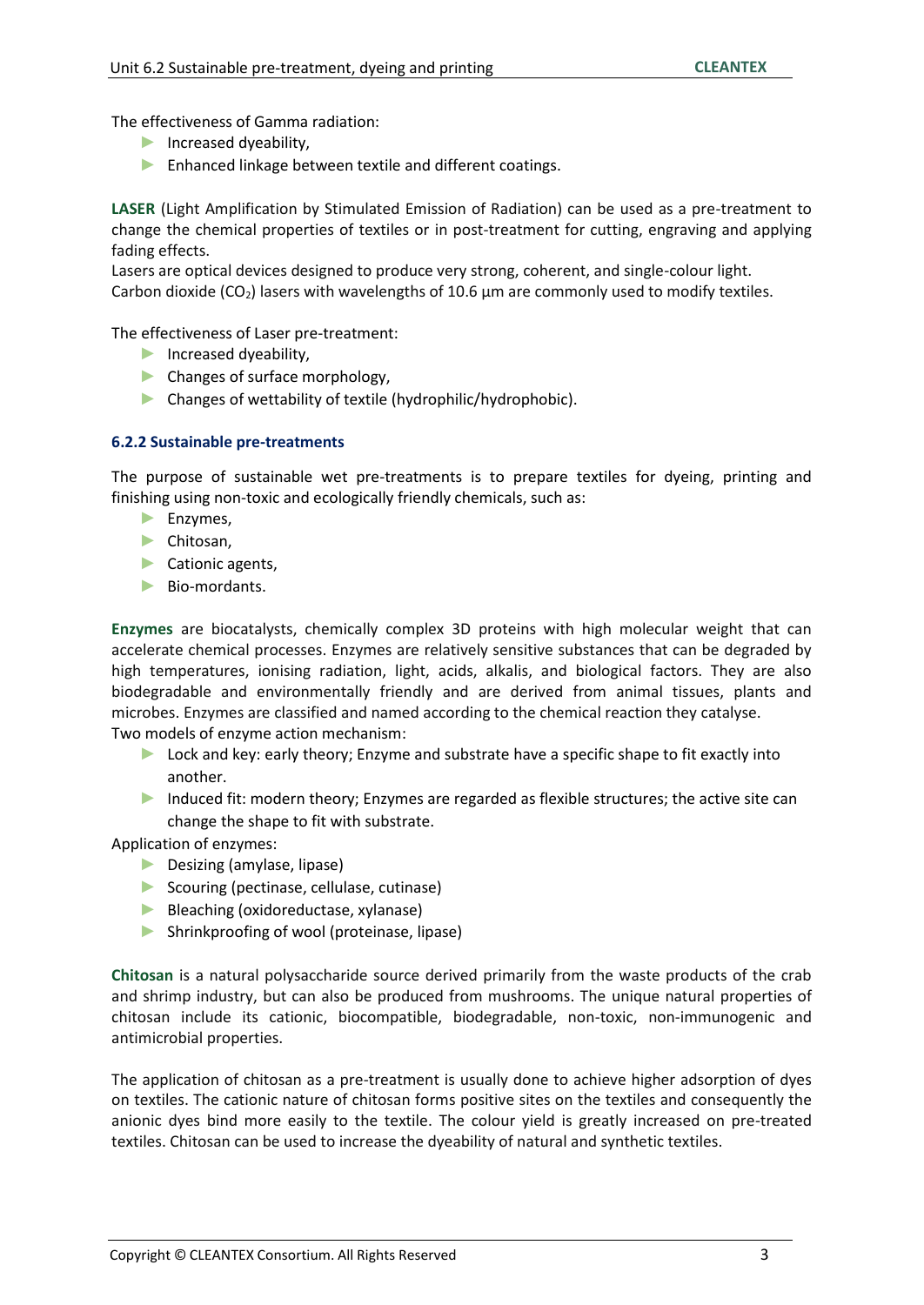During **cationization**, positive (cationic) sites are created on the textile surface with the help of cationic agents such as CHPTAC (3-( Chloro-2-hydroxypropyl) trimethylammonium chloride) and EPTAC or GTA (2,3-epoxypropyltrimethylammonium chloride or glycidyltrimethylammonium chloride).

The cationization of the textile surface enables electrostatic attraction between the textile and the negatively charged dye molecules. The use of cationic agents in pre-treatment eliminates the need for electrolytes in the cotton dyeing process to increase dye exhaustion and colour yield of the fabric. We can use the cationization process for dyeing with synthetic and natural dyes.

**Bio-mordanting** is a wet pre-treatment to dyeing with natural dyes with the aim to achieve higher dye adsorption, to change the hue of dyed textile and to increase the fixation rate of natural dyes on textiles. Bio-mordants are derivates from biowastes, biomaterials and different by-products:

- ► Tannin from tree bark, leaves and gulls,
- ► Cream of tartar from by-product of fermenting grapes into wine,
- ► Chitosan from waste products of the crabbing and shrimp industry,
- ► Soy milk from soya bean seed waste.

#### **6.2.3 Water-free and water-low dyeing**

Large quantities of water are used for dyeing textiles. To reduce water pollution and to reduce or even eliminate the use of water for dyeing, water-free and water-low dyeing methods are available:

- ► Dyeing in carbon dioxide,
- $\blacktriangleright$  Foam dyeing,
- ► Spun dyeing.

**Dyeing in CO<sup>2</sup>** instead of water saves both water and processing chemicals. However, only polyester fabrics can currently be dyed using this method.

In **foam dyein**g, fabrics are dyed with foam instead of water. Foam is a gas dispersed in a liquid. For dyeing, the foam is formed from an aqueous solution of dye, foaming agent and dye carrier. The fabric is padded with a foam and treated at a high temperature to allow the dye to fix to the fabric.

**Spun dyeing** (mass dyeing / dope dyeing / gel dyeing / solution dyeing) is a water-less dyeing process in which the dyeing of the fibres takes place during the spinning of man-made fibres. Pigments or insoluble dyes are introduced into the melt or spinning solution before extrusion. Coloured filaments are thus produced instead of white ones. This technique is mainly used for coloration of very hydrophobic fibres such as polypropylene. Spun dyeing significantly reduces water consumption in the dyeing process, cuts energy consumption and greenhouse gas emissions, and considerably reduces the amount of dyes and fixing agents required. The colours of the textiles are also more durable to washing and UV fading.

#### **6.2.4 Dyeing with sustainable dyes**

Sustainable dyes are from natural sources or synthetic. Not all natural dyes follow the sustainable path. Therefore, when we choose a natural dye, we must consider all aspects: what is the source of the dye, how does it affect the environment and health, and how is the dye applied to textiles. Sustainable synthetic dyes are produced by dye manufacturers and controlled by the standards OEKO TEX 100, GOTS and other ecological standards about regulated substances.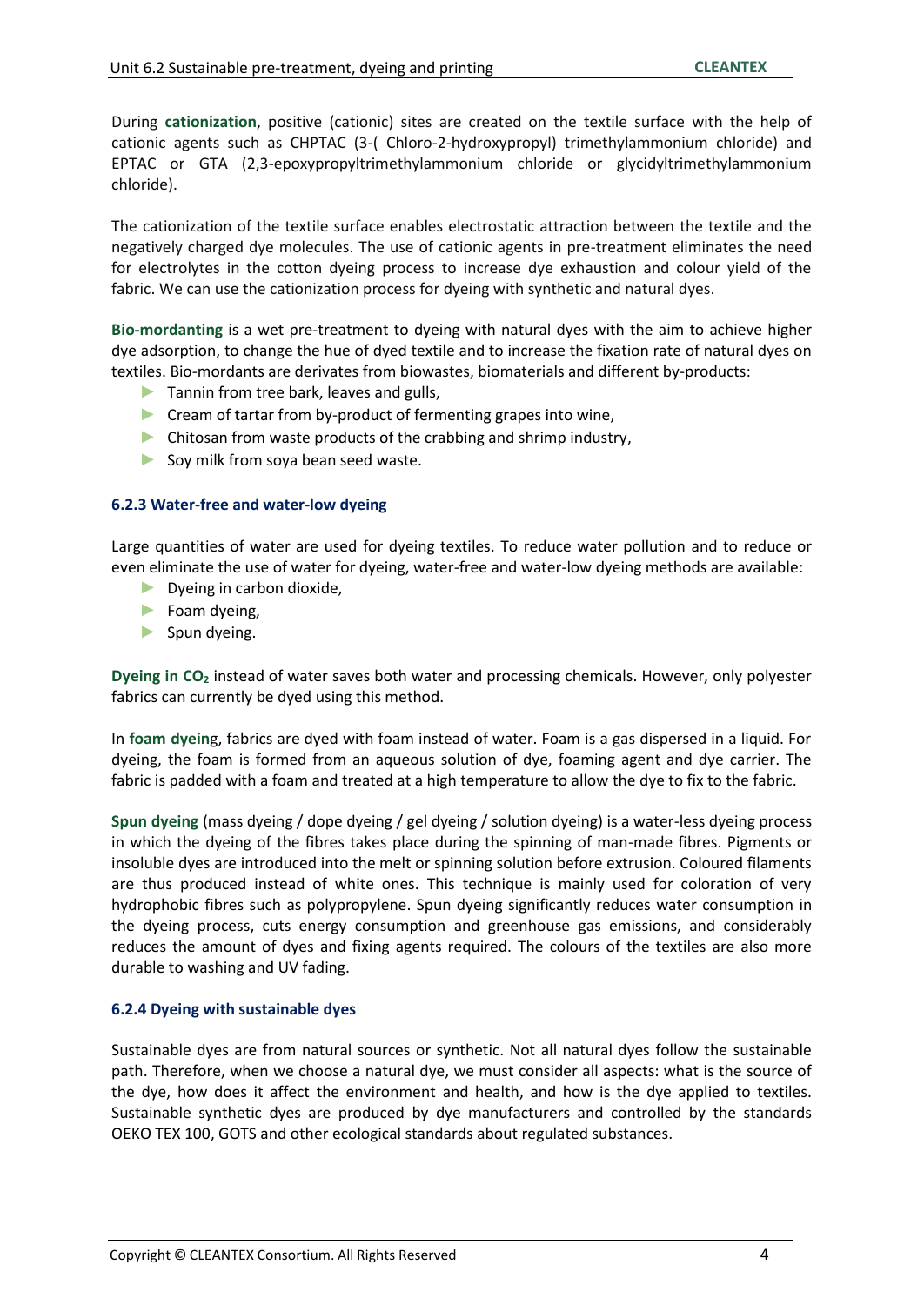The origin of natural dyes are cultivated plants (indigo, madder, sappan) or cultivated insects (cochineal). In recent years, research has increased on the use of plant materials from food waste and invasive alien plant species as sources of dyes. Both plant materials are considered biowaste and are therefore considered highly sustainable and environmentally friendly. Using plant waste to produce dyes is one of the Achroma Group's goals. In addition to traditional synthetic dyes, it also produces dyes synthesised from plant waste from the food and herb industries. At Huntsman, sustainable para-chloro-aniline (PCA)-free reactive dyes for cellulosic textiles and their blends have been developed, reducing the consumption of water, energy and time. The cleanest, most sustainable and ECO rewarded indigo dye on the market is produced by DyStar.

#### **6.2.5 Digital printing**

Textiles can be coloured using digital printing method which also enables:

- $\blacktriangleright$  detailed patterns,
- ► tonal transitions,
- ▶ graphically complex designs.

Digital printing is a specialized form of roll-to-roll wide-format inkjet printing, which was developed as sampling method. Digital printing reduces the water and energy consumption, waste, and water pollution associated with traditional textile printing.

Evolution and development of digital printing contributed to the creation of the two main types of digital textile printers:

- ► Multi-pass (smaller, very flexible, lower cost; can print 4 metres of fabric per minute): printheads are mounted to a carriage that moves from left to right and right to left over the width of the fabric.
- ► Single-pass (bulk, not flexible, very expensive; can print 40 metres of fabric per minute): carriage is not moving, the printheads are mounted over the full width of the fabric on a fixed printbar, one for each colour. The fabric moves under those bars with a constant speed.

Before digital printing, fabrics must be cleaned and pre-treated to help fix the dye in the ink to the fibres, control the spread of ink droplets, optimise the intensity of the colours, and help absorb the ink for faster drying. After the fabric absorbs the ink, it must be dried and/or coated to prevent the inks from rubbing or washing off. Advances in pigment inks are enabling apparel manufacturers to skip the post-print steaming and washing processes to reduce water and energy consumption.

Different combinations of inks, pre-treatments, and fixation processes are used with different types of synthetic and natural fabrics:

- ► Direct-Disperse Inks are used for printing directly onto polyester and polyester blends. A post-print heat process is required.
- $\blacktriangleright$  Acid dyes are used on pre-treated nylon and silk fabrics. The printed textiles must be steamed to set the inks and washed to remove any residue. Post-print heat processing is used to permanently set the dye.
- ► Reactive inks for linen, rayon, nylon create a chemical bond with the cellulose fibres in these fabrics. The printed textiles must be steamed to fix the inks and washed to remove any residues.
- ► Textile pigment inks include binders that enable the pigments to adhere to the surface of cotton and other natural fabrics. A rotary heat calendar is used to fix the pigments to the fabric.